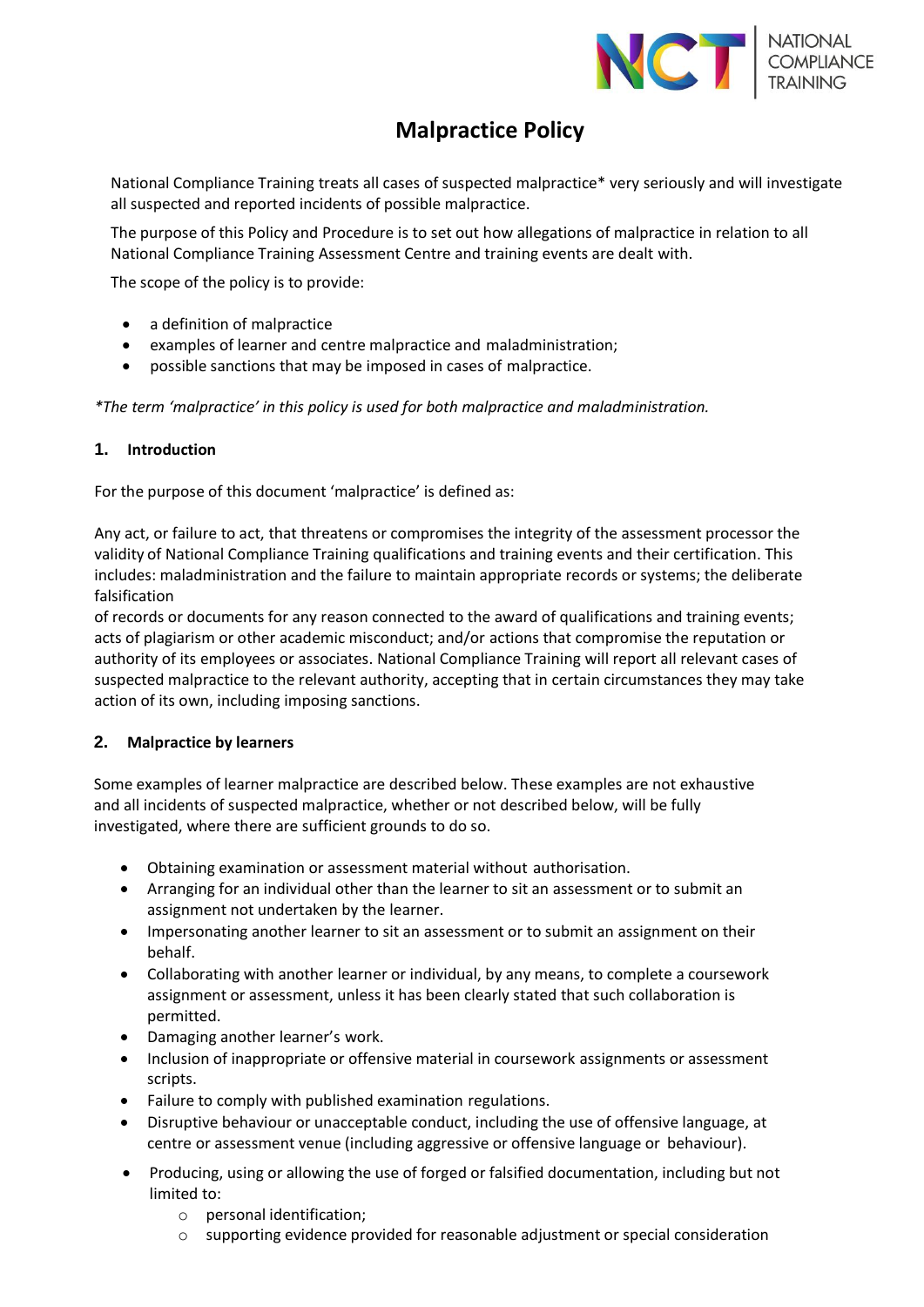

applications; and

- o competency documents
- o results documentation, including certificates.
- Falsely obtaining, by any means, a
- Misrepresentation or plagiarism National Compliance Training certificate.
- Fraudulent claims for special consideration while studying.

#### **3. Malpractice by National Compliance Training employees and associates**

Examples of malpractice by, employees, tutors and assessors are listed below. These examples are not exhaustive and all incidents of suspected malpractice, whether or not described below, will be fully investigated, where there are sufficient grounds to do so.

- Failure to adhere to the relevant regulations and procedures, including those relating to (National Compliance Training) approval, security undertaking and monitoring requirements as set out by these regulations.
- Knowingly allowing an individual to impersonate a learner.
- Allowing a learner to copy another learner's assignment work, or allowing a learner to let their own work be copied.
- Allowing learners to work collaboratively during an assignment assessment, unless specified in the assignment brief.
- Completing an assessed assignment for a learner or providing them with assistance beyond that 'normally' expected.
- Damaging a learner's work.
- Disruptive behaviour or unacceptable conduct, including the use of offensive language (including aggressive or offensive language or behaviour).
- Allowing disruptive behaviour or unacceptable conduct at National Compliance Training to go unchallenged, for example, aggressive or offensive language or behaviour.
- Divulging any information relating to learner performance and / or results to anyone other than the learner.
- Producing, using or allowing the use of forged or falsified documentation, including but not limited to:
	- o personal identification;
	- o supporting evidence provided for reasonable adjustment or special consideration applications; and
	- o competency documents
	- o results documentation, including certificates
- Falsely obtaining by any means a certificate.
- Failing to report a suspected case of learner malpractice, including plagiarism, to your Line Manager.

#### **4. Possible malpractice sanctions**

Following an investigation, if a case of malpractice is upheld, National Compliance Training may impose sanctions or other penalties on the individual(s) concerned. Where relevant we will report the matter, and may impose one or more sanctions upon the individual(s) concerned. Any sanctions imposed will reflect the seriousness of the malpractice that has occurred.

Listed below are examples of sanctions that may be applied to a learner, tutor or other associates who has had a case of malpractice upheld against them. Please note that this list is not exhaustive and other sanctions may be applied on a case-by-case basis.

#### **Possible sanctions that may be applied to learners**

- A written warning about future conduct.
- Notification to an employer, regulator or the police.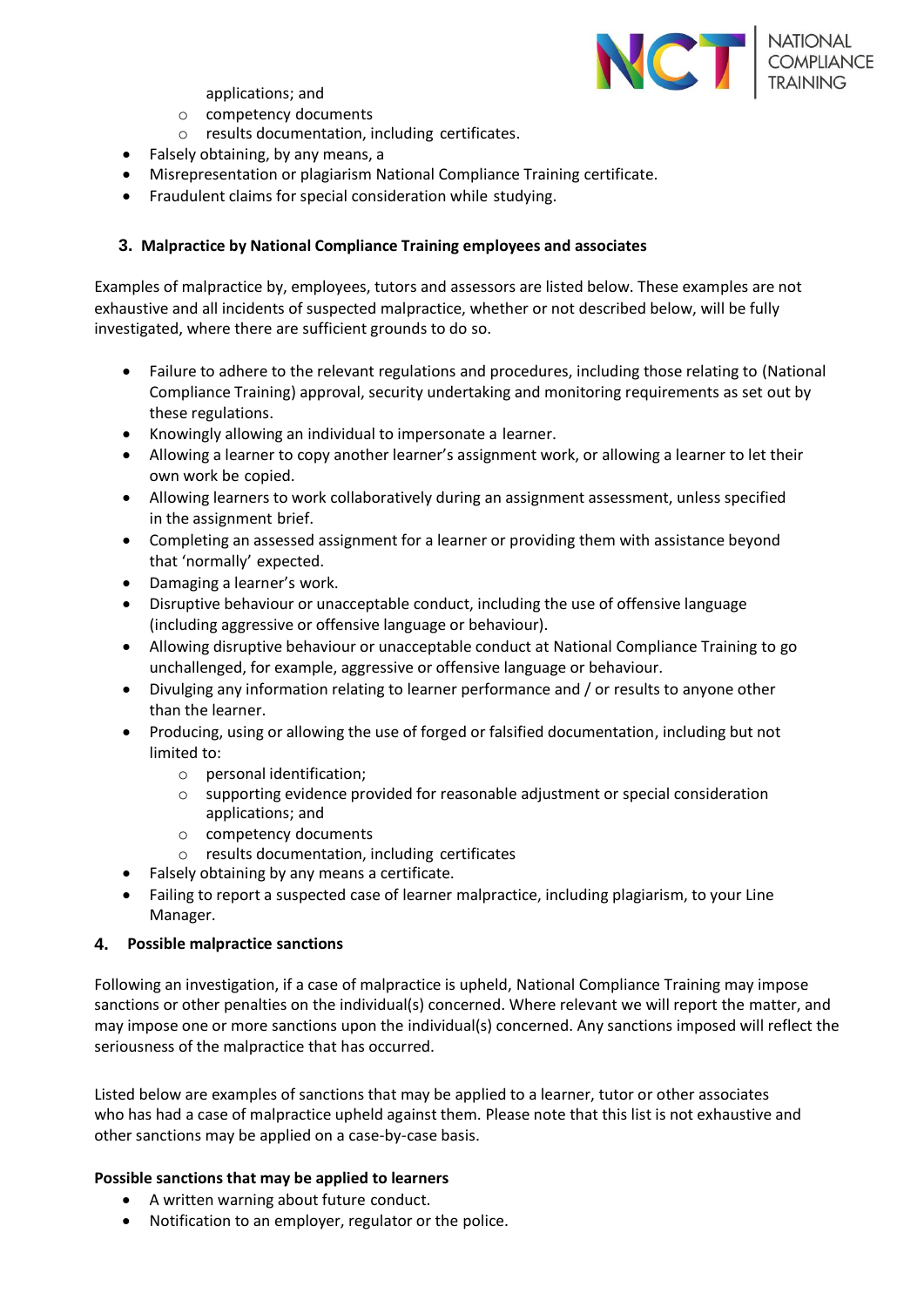• Removal from the course.

# **Possible sanctions that may be applied to employees, tutors and other associates**

- A written warning about future conduct.
- Imposition of special conditions for the future involvement of the individual(s) in the conduct, teaching, supervision or administration of learners and/or examinations.
- Informing any other organisation known to employ the individual in relation to courses or examinations of the outcome of the case. National Compliance Training may carry out unannounced monitoring of the working practices of the individual(s) concerned.
- Dismissal.

# **Procedure**

#### **5. Reporting a suspected case of malpractice**

This process applies to, employees, tutors, learners and other associates to National Compliance Training

and to any reporting of malpractice by a third party or individual who wishes to remain anonymous.

Any case of suspected malpractice must be reported as soon as possible and at the latest within two working days from its discovery to the Centre Manager (Quality Nominee).

A written report should then be sent to the Centre Manager, clearly identifying the factual information, including statements from other individuals involved and / or affected, any evidence obtained, and the actions that have been taken in relation to the incident.

Wherever possible, and provided other learners are not disrupted by doing so, a learner suspected of malpractice should be warned immediately that their actions may constitute malpractice, and that a report will be made to National Compliance Training.

In cases of suspected malpractice by National Compliance Training employees, tutors and other associates, and any reporting of malpractice by a third party or individual who wishes to remain anonymous, the report made to the Centre Manager should include as much information as possible, including the following:

- the date time and place the alleged malpractice took place, if known.
- the name of the employee, tutor or other third party involved
- a description of the suspected malpractice; and
- any available supporting evidence.

In cases of suspected malpractice reported by a third party, or an individual who wishes to remain anonymous, National Compliance Training will take all reasonable steps to authenticate the reported information and to investigate the alleged malpractice.

# **6. Administering suspected cases of malpractice**

National Compliance Training will investigate each case of suspected or reported malpractice, to ascertain whether malpractice has occurred. The investigation will aim to establish the full facts and circumstances. National Compliance Training will promptly take all reasonable steps to prevent any adverse effect that may arise as a result of the malpractice, or to mitigate any adverse effect, as far as possible, and to correct it to make sure that any action necessary to maintain the integrity of our training and reputation is taken. National Compliance Training will acknowledge all reports of suspected malpractice within five working days. All of the parties involved in the case will then be contacted within 10 working days of receipt of the report detailing the suspected malpractice. We may also contact other individuals who may be able to provide evidence relevant to the case.